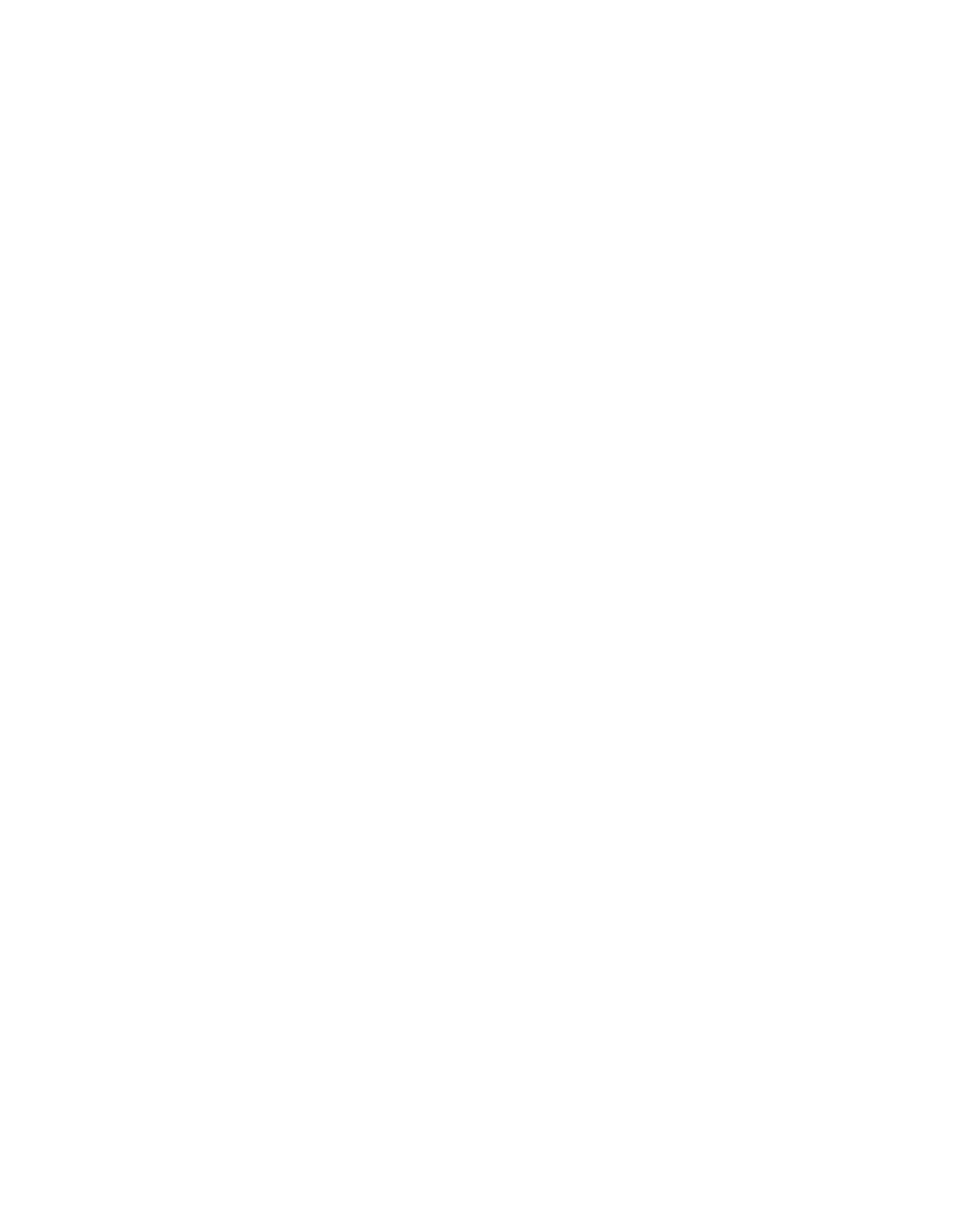# **TABLE OF CONTENTS**

| PART I.        |  |  |  |  |
|----------------|--|--|--|--|
| A.             |  |  |  |  |
| <b>B.</b>      |  |  |  |  |
| C.             |  |  |  |  |
| D.             |  |  |  |  |
| F.             |  |  |  |  |
| G.             |  |  |  |  |
| H.             |  |  |  |  |
| PART II.       |  |  |  |  |
| A.             |  |  |  |  |
| <b>B.</b>      |  |  |  |  |
| $\mathbf{C}$ . |  |  |  |  |
| D.             |  |  |  |  |
| Е.             |  |  |  |  |
| F.             |  |  |  |  |
| G.             |  |  |  |  |
| Н.             |  |  |  |  |
| I.             |  |  |  |  |
| J.             |  |  |  |  |
| Κ.             |  |  |  |  |
| PART III.      |  |  |  |  |
| A.             |  |  |  |  |
| <b>B.</b>      |  |  |  |  |
| C.             |  |  |  |  |
| D.             |  |  |  |  |
| E.             |  |  |  |  |
| PART IV.       |  |  |  |  |
| A.             |  |  |  |  |
| <b>B.</b>      |  |  |  |  |
| C.             |  |  |  |  |
| D.             |  |  |  |  |
| Е.             |  |  |  |  |
| F.             |  |  |  |  |
| G.             |  |  |  |  |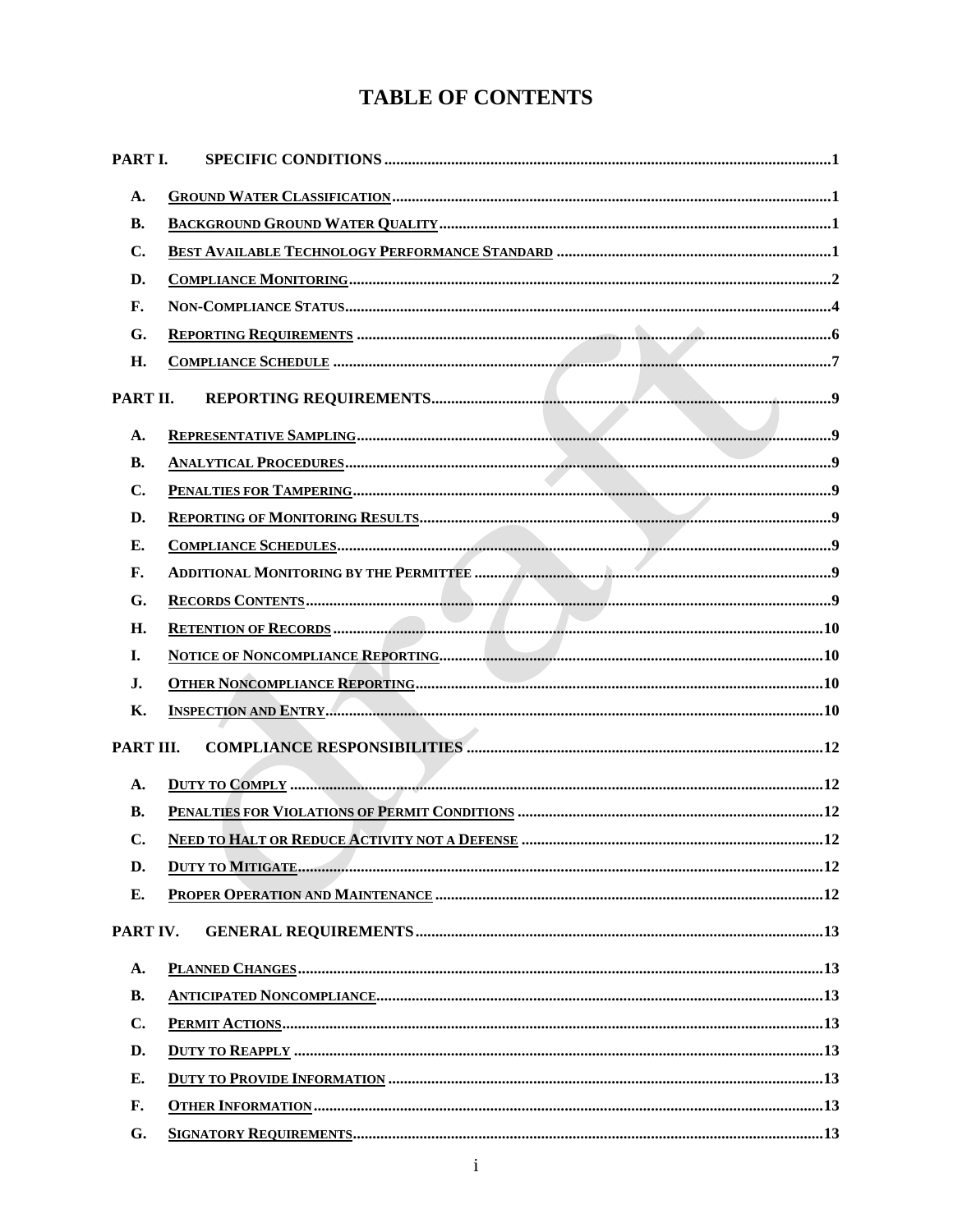| H. |                                                                                                  |  |
|----|--------------------------------------------------------------------------------------------------|--|
| I. |                                                                                                  |  |
| J. |                                                                                                  |  |
| К. |                                                                                                  |  |
| L. |                                                                                                  |  |
| M. |                                                                                                  |  |
| N. |                                                                                                  |  |
|    |                                                                                                  |  |
|    | APPENDIX B Spill Prevention and Response Plan $-$ To be provided after construction is completed |  |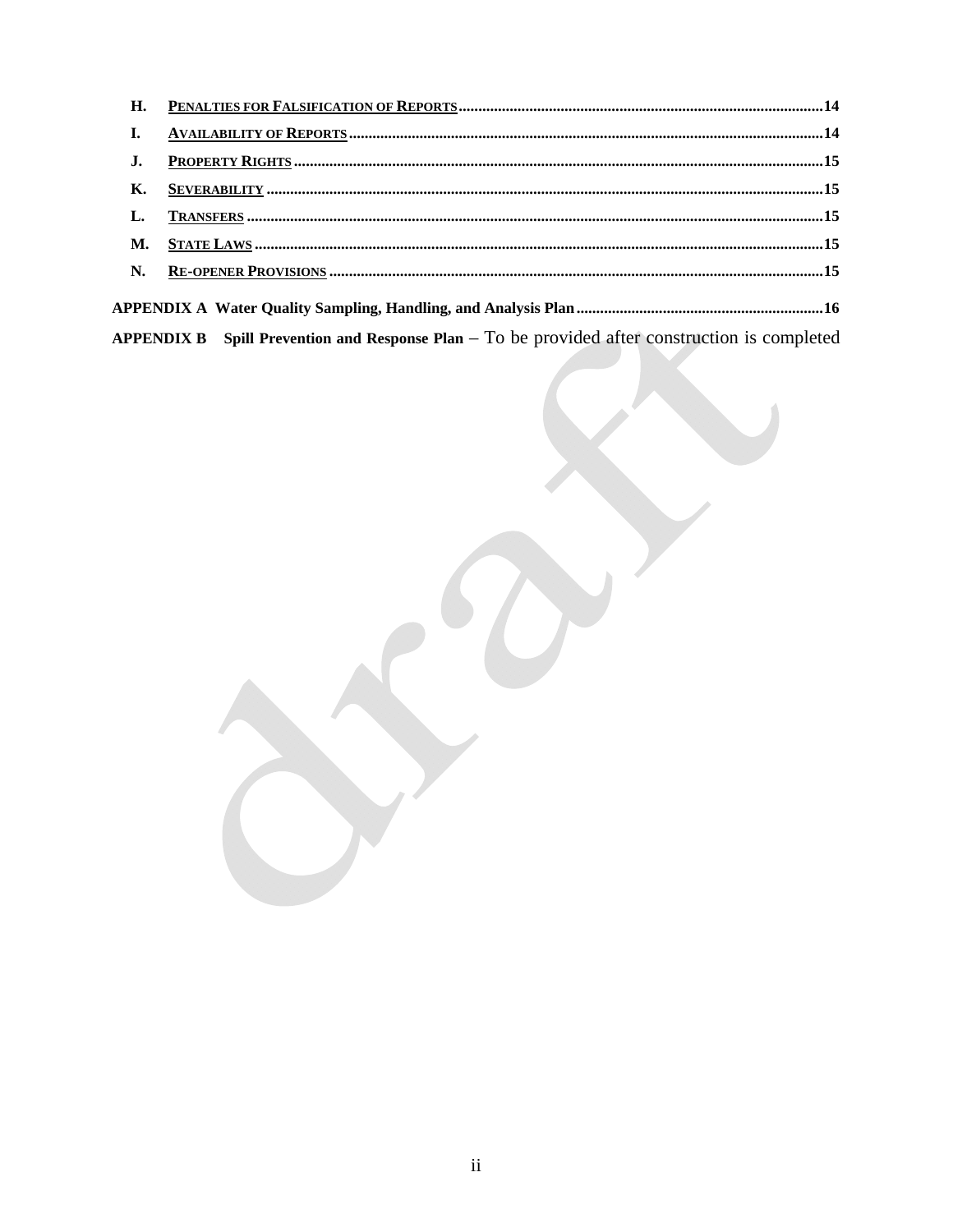#### PART I. SPECIFIC CONDITIONS

#### A. GROUND WATER CLASSIFICATION

Ground water class as defined in UAC R317-6-4 is generally Class IA Pristine ground water based on an upgradient monitoring well operated by Circle Four Farms. This may change after the completion of the accelerated background monitoring program outlined in Part I.G.2 of this permit for the site-specific monitoring wells for the Blue Mountain Biogas Facility.

#### B. BACKGROUND GROUND WATER QUALITY

Background ground water quality data will be determined from an accelerated background monitoring program outlined in Part I.G.2 of this permit for the monitoring wells associated with the Blue Mountain Biogas Facility.

#### C. BEST AVAILABLE TECHNOLOGY PERFORMANCE STANDARD

1. Best Available Technology

The administration of this permit is founded on the use of best available technology, in accordance with the requirements of UAC R317-6-1.3. The digesters, equalization basins, and piping are a closed system. The facility generates no waste of its own. Only manure and water from the hog-raising operations may be placed in the digesters for biogas harvesting, unless authorized by the Executive Secretary.

Land application of wastes is not allowed. Any excess wastewater will be returned to the originating farm lagoons.

2. Performance Standard for Best Available Technology

Compliance with the requirements for use of best available technology will be demonstrated by construction of the digester system in accordance with the Construction Permit. The digesters and waste equalization basins are lined with 80-mil flexible membrane liner (FML). The dimensions, maximum operating depth, free board, liquid contact area, and operating volume of each primary and containment basin for each farm site are provided in the engineering design plans and specifications of Construction Permit.

Liner integrity will be evaluated prior to operation with the approved construction quality assurance/quality control (CQA/QC) plan and the associated Construction Certification As-Built Report as required by the Construction Permit.

The liner integrity must be maintained. Deterioration of materials or any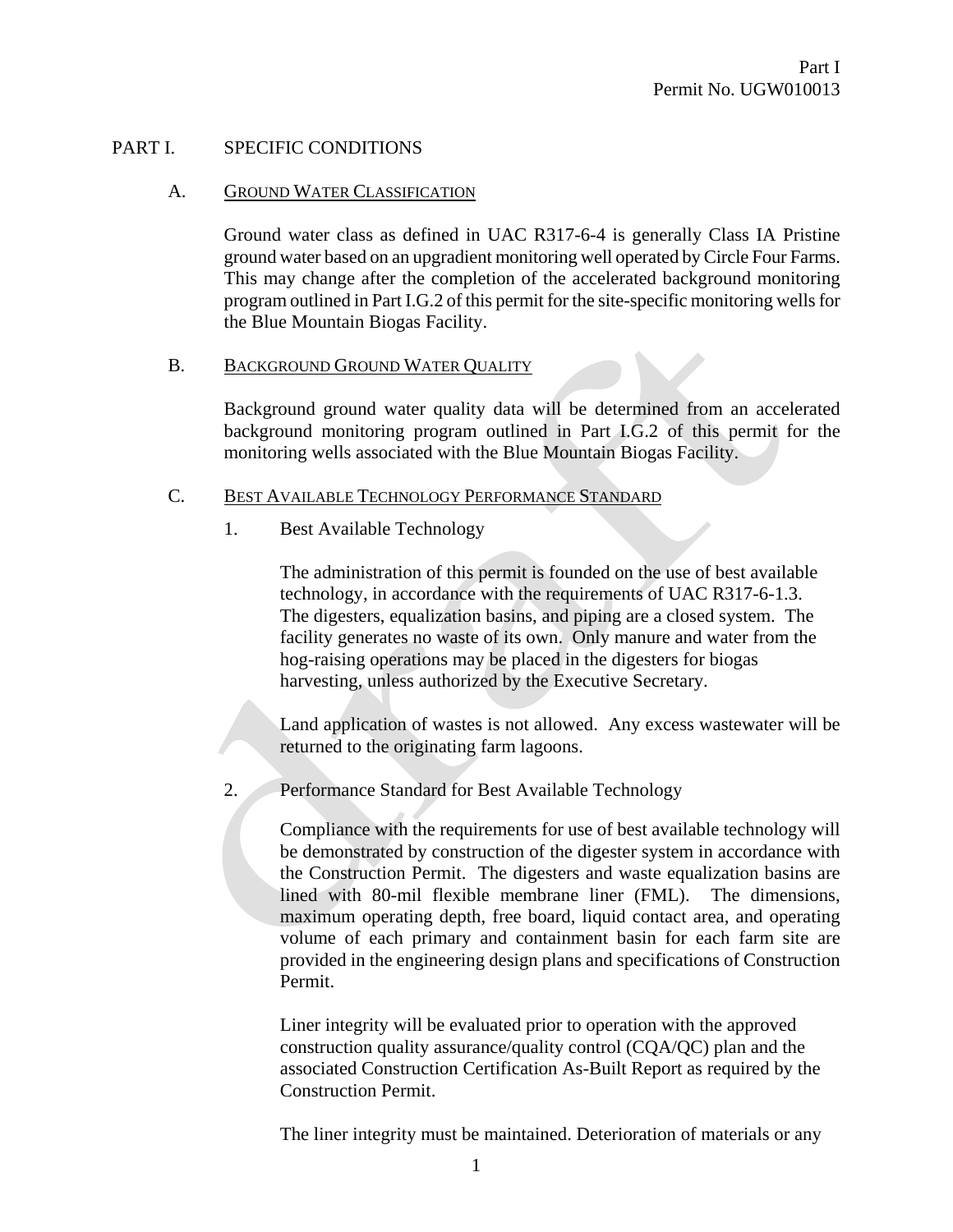other situation that prevents the liner from functioning according to the approved design shall constitute non-compliance with this permit. After completion of construction, synthetic liners must remain in contact with the prepared soil base of the basins and digesters. Adequate slack and ballast will also be provided if necessary, to minimize stresses and suspensions of the liner at the toe of the dikes due to variations in ambient temperature and incident solar radiation. Any large suspensions or billowing of synthetic liner is considered a failure of this performance standard. The formation of bulges or "whales" in the liner when the basins or digesters contain water is an indication of a leak in the liner. When whales form in the liner, the liner must be repaired in an expeditious manner. Impact to the underlying soils must be assessed in conformance with the provisions detailed in the most recently revised and approved version of the Spill Prevention and Response Plan.

3. Closure Plan

At least 180 days prior to closure of any digester or basin system, the Permittee shall submit to the Executive Secretary a site-specific closure plan for disposition of the liquids, solids, and liner material of the digesters and basins to be closed. The liner material must be disposed of in a manner which will not lead to ground water contamination. The monitoring wells may be sampled for a post closure monitoring period as determined by the Executive Secretary.

# D. COMPLIANCE MONITORING

1. Compliance Monitoring Wells

The Permittee will monitor two upgradient and two downgradient compliance monitoring wells at the Blue Mountain Biogas Facility. Information on these wells is provided in Table 1.

| Well    | Location <sup>1</sup>    | <b>Elevation</b><br>(TOC) | Well<br><b>Depth</b> | Depth of<br><b>Screened</b><br><b>Interval</b> | <b>Ground Water</b><br><b>Elevation</b><br>date |
|---------|--------------------------|---------------------------|----------------------|------------------------------------------------|-------------------------------------------------|
| $MW-1U$ | 38.1741 N<br>-113.2988 W |                           |                      |                                                |                                                 |
| $MW-2U$ | 38.1729 N<br>-113.2988 W |                           |                      |                                                |                                                 |
| $MW-3D$ | 38.1788 N<br>-113.2954 W |                           |                      |                                                |                                                 |
| $MW-4D$ | 38.1739 N<br>-113.2954 W |                           |                      |                                                |                                                 |

**Table 1: Monitoring Well Information** 

1. Tentative monitoring well locations in Section 27, Township 30 S., Range 13 W., SLBM.

2. Protection of Monitoring Wells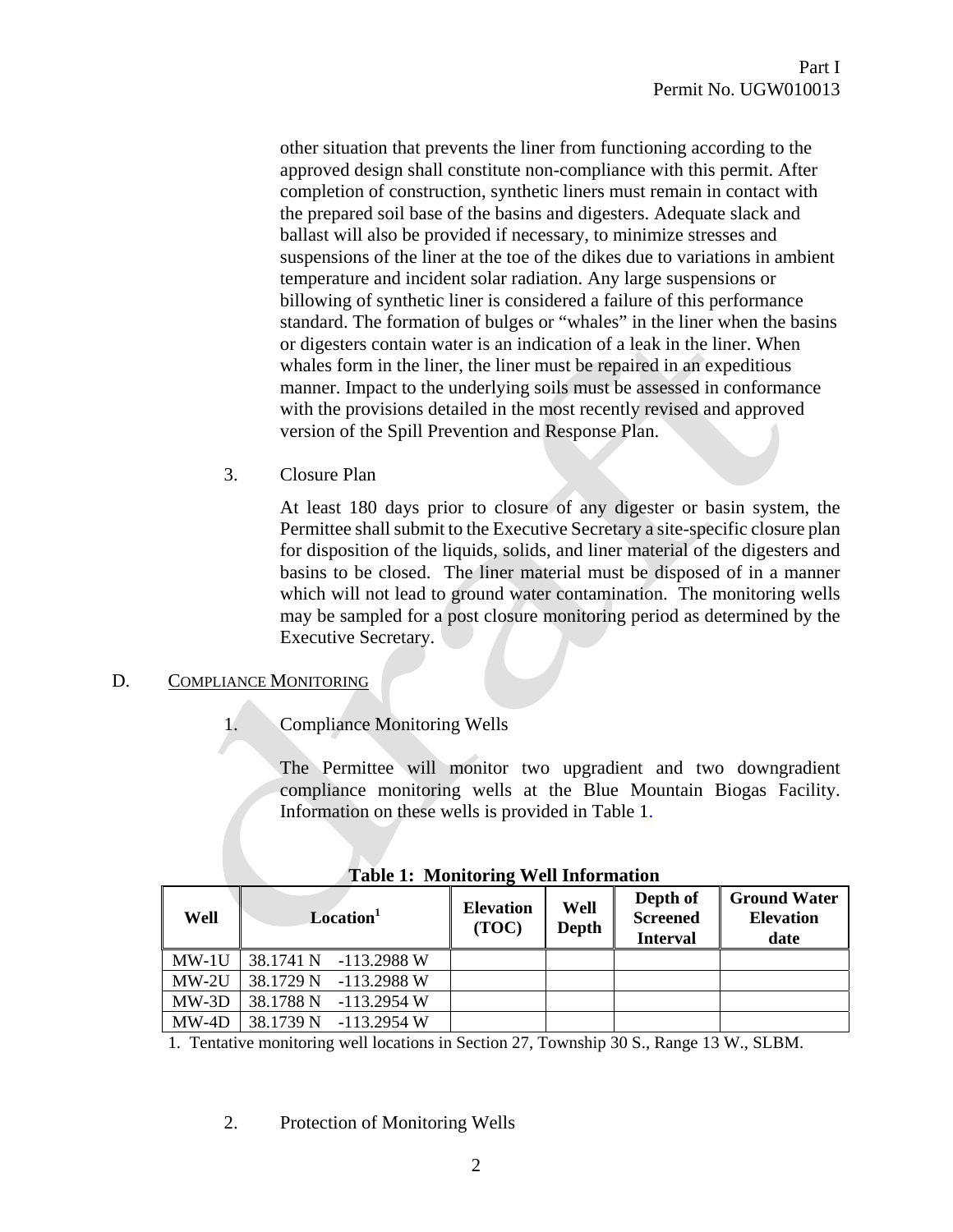All compliance monitoring wells must be protected from damage due to surface vehicular traffic or contamination due to surface spills, and shall be maintained in full operational condition for the life of this permit. Any compliance monitoring well that becomes damaged beyond repair or is rendered unusable for any reason will be replaced by the Permittee within 90 days or as directed by the Executive Secretary.

3. Ground Water Protection Levels

Site-specific Ground Water Protection Levels will be established after the completion of the accelerated background monitoring program described in Part I.G.2 of this permit. In the interim protection levels in Table 2 below will be used.

| Parameter                     | Interim Protection Level (mg/l) |
|-------------------------------|---------------------------------|
| <b>Total Dissolved Solids</b> | $500^{(a)}$                     |
| Chloride                      | 62.5 $(b)$                      |
| Sulfate                       | 62.5 $(b)$                      |
| Bicarbonate                   | $226$ <sup>(c)</sup>            |
| Nitrate + Nitrite as $N$      | $2.5^{(d)}$                     |
| Ammonia as N                  | $7.5^{(e)}$                     |
| <b>Bromide</b>                | (c)                             |

**Table 2: Interim Ground Water Protection Levels** 

- (a) Equals the upper limit of Class IA Pristine Ground Water.
- (b) Equals 0.25 times EPA Secondary Drinking Water Standard.
- (c) Based on water quality data of a nearby upgradient monitoring well.
- (d) Equals 0.25 times the Utah Ground Water Quality Standard.
- (e) Equals 0.25 times the EPA Lifetime Health Advisory.

#### 4. Monitoring Procedures

- a. Water Quality Sampling, Handling and Analysis Plan All water quality monitoring to be conducted under this permit shall be conducted in accordance with the Water Quality Sampling, Handling, and Analysis Plan approved by the Executive Secretary as required in Part I.G.1 of this permit.
- b. Frequency Following completion of the accelerated background monitoring program required by Part I.G.2, the Permittee shall conduct ground water compliance monitoring described below on a semi-annual basis.
- c. Depth to Ground Water Depth to ground water must be measured to the nearest 0.01 foot below the top of the well casing before collecting any samples from the wells.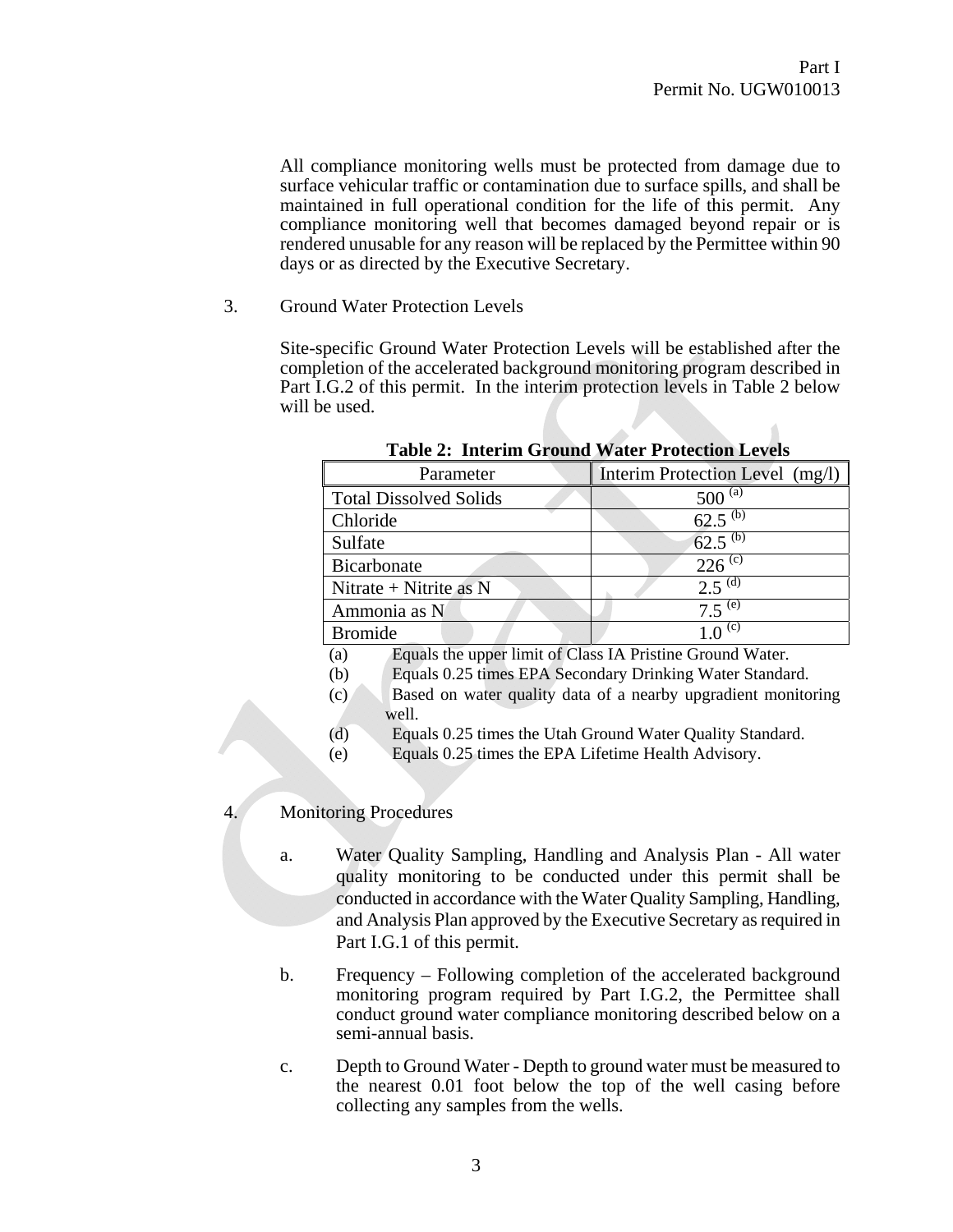- d. Ground Water Elevations Ground water elevations shall be determined by subtracting the depth to ground water measurement from the top of casing elevations in Table 1 and reported in feet above mean sea level to the nearest 0.01 foot.
- e. Ground Water Quality Sampling samples of ground water from compliance monitoring wells will be collected for the following analyses.
	- 1) Field Stabilization Parameters pH, temperature, and specific conductance.
	- 2) Laboratory Parameters samples will be analyzed for compliance with the well-specific or site protection levels for the following parameters:
		- Ammonia as N
		- Chloride
		- Nitrate + Nitrate as N
		- Total dissolved solids (TDS)
		- **Bicarbonate**
		- Sulfate
		- Bromide

In addition, samples will be analyzed for other ions in Table A-1 and Table A-2 of the Water Quality Sampling, Handling, and Analysis Plan (Appendix A).

f. Certified Laboratory - All laboratory analyses shall be performed by a laboratory certified by the State of Utah in accordance with UAC R317-6-6.3.L.

#### E. NON-COMPLIANCE STATUS

1. Probable Noncompliance Status

Exists if semi-annual ground water quality monitoring results indicate that the protection levels developed for this permit are exceeded in any downgradient well. In this case the Permittee shall resample all monitor wells at the site where the probable noncompliance has occurred, submit the analytical results thereof, and notify the Executive Secretary of the probable noncompliance status within 30 days of the initial detection.

2. Out-of-Compliance Status

Exists when the value for any one ground water pollutant exceeds the protection level in two consecutive sample events from a compliance monitoring point.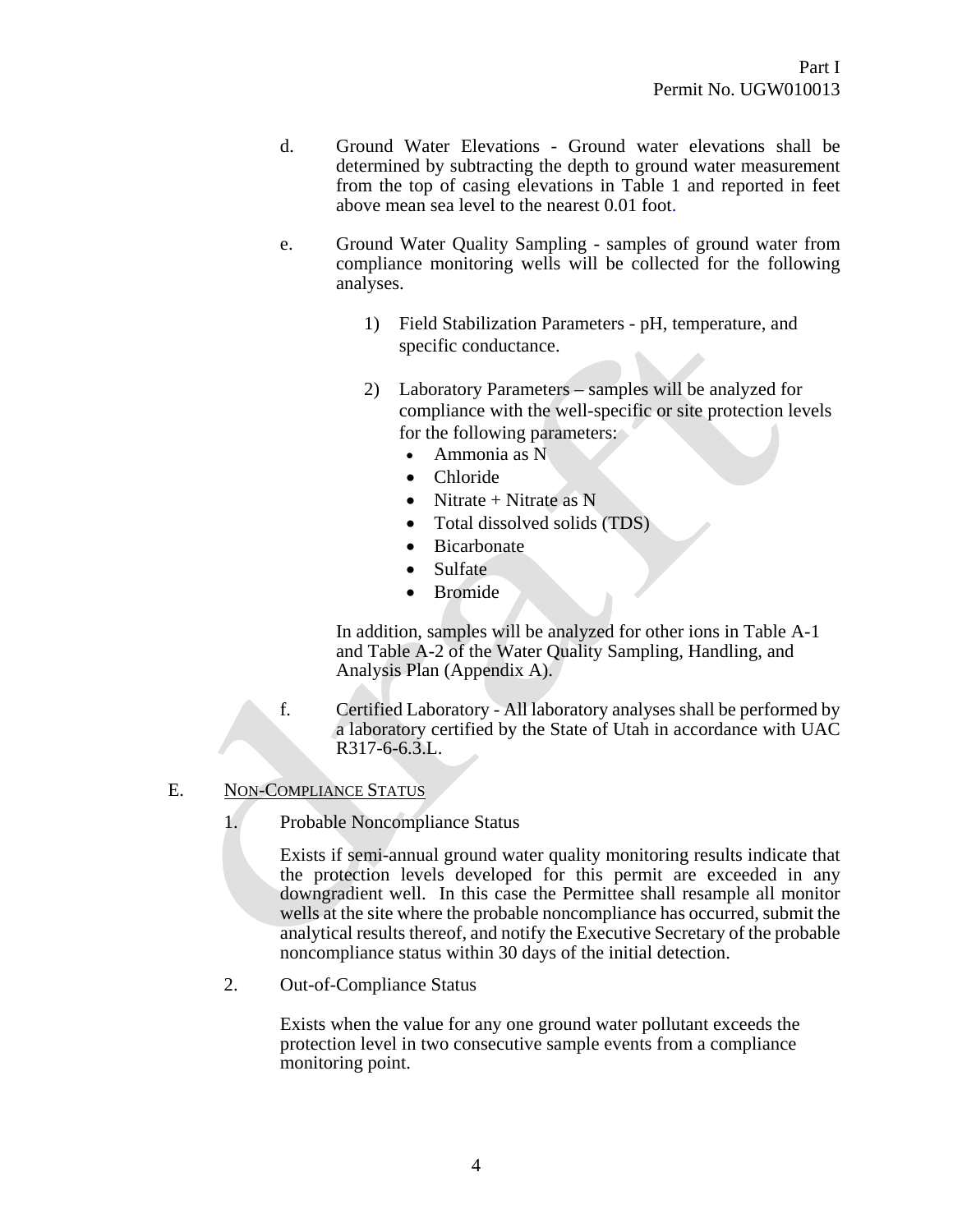## a. Notification and Accelerated Monitoring

Upon determination by the Permittee, in accordance with UAC R317- 6-6.17 that an out-of-compliance exists, the Permittee shall:

- 1) Verbally notify the Executive Secretary of the out-ofcompliance within 24 hours, and provide written notice within 5 days of the detection, and
- 2) Immediately implement an accelerated schedule of quarterly ground water monitoring for all wells where the exceedance occurred, which shall continue for at least six months or until the facility is brought into compliance.
- b. Source and Contamination Assessment Study Plan

Within 30 days of the verbal notice to the Executive Secretary, the Permittee shall submit an assessment study plan and compliance schedule for:

- 1) Assessment of the source or cause of the contamination, and determination of steps necessary to correct the source.
- 2) Assessment of the extent of the ground water contamination and any potential dispersion.
- 3) Evaluation of potential remedial actions to restore and maintain ground water quality, and ensure that the ground water standards will not be exceeded at the downgradient compliance monitoring wells.
- 3. Failure to Maintain Best Available Technology Required by Permit

A facility will be determined to be in an out-of-compliance status if best available technology has failed or cannot be maintained according to the provisions required by this permit, unless:

- a. The Permittee has notified according to Part I.F.2, and
- b. The failure was not intentional or was not caused by the Permittee's negligence, either in action or failure to act, and
- c. The Permittee has taken adequate remedial measures in a timely manner or has developed an approvable remedial action plan and implementation schedule for restoration of best available control technology, an equivalent control technology, or closure of the facility (implementation of an equivalent technology will require permit modification and re-issuance), and
- d. The Permittee has demonstrated that any discharge of a pollutant from the facility is not in violation of the provisions of UCA 19-5- 107.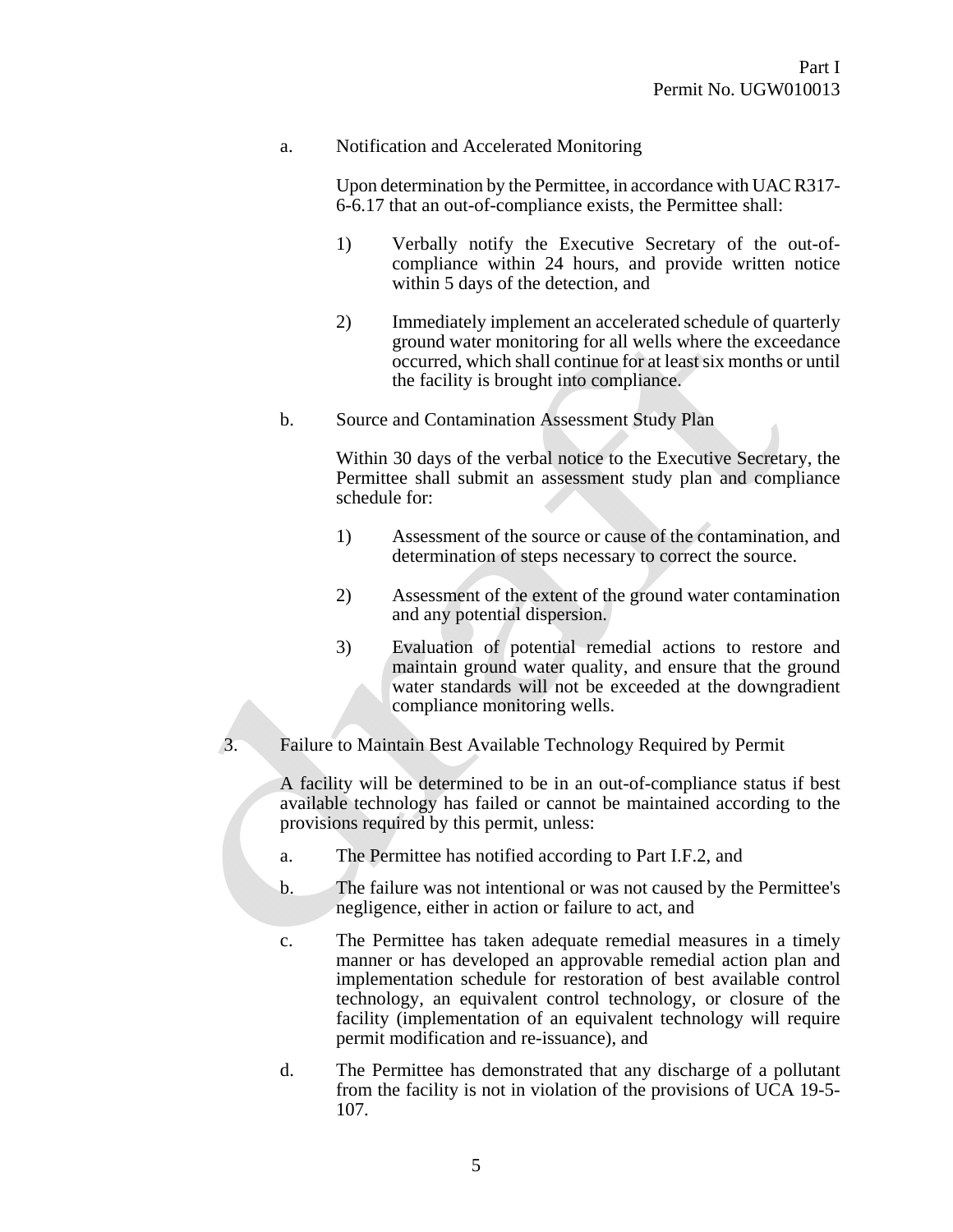4. Additional Notification

In the event of out-of-compliance status due to either an exceedance of ground water protection levels, a failure of Best Available Technology, or a surface spill, the Permittee shall notify the County Commission in which the incident occurs and the Southwest Utah District Health Department within 24 hours or the first working day following a spill.

5. Contingency Plan for Exceedance of Protection Levels

If, after review of ground water monitoring data and other relevant information, the Executive Secretary determines that use of any digester or waste handling system has caused an exceedance of ground water protection levels at any compliance monitoring point, the Permittee shall conduct a Contamination Investigation (R317-6-6.15) to determine the extent and severity of contamination caused by the digester or any waste handling system and submit it for review by the Division of Water Quality within 45 days of determination of out-of-compliance status. After review of this report the Executive Secretary may require the Permittee to develop a Corrective Action Plan (R317-6-6.15) to remediate the contamination. Actions taken under the plan may include emptying liquids and sludge from the leaking digester into other permitted and functioning lagoons, repairing or reconstructing the digester liner as needed, constructing temporary holding ponds lined with flexible membrane liners, containing liquid waste release and developing wells for the purpose of extracting the contaminated ground water. Contaminated ground water may be stored in lagoons.

6. Contingency Plan for Failure of Best Available Technology

In the event of BAT failure for any of the ponds, the contents of the ponds will be drawn down by returning water to farm lagoons. The system would then be operated by isolating the faulty structure and incorporating extreme water conservation techniques to allow time for regaining integrity.

# F. REPORTING REQUIREMENTS

1. Semi-Annual Ground Water Monitoring Reports

Semi-Annual monitoring reports shall include the following information:

- a. Field data sheets, or copies thereof, including the field parameters required in Part I.D.4.e.1, above, and other pertinent field data, such as well name/number, date and time, names of sampling crew, depth to ground water, type of sampling pump or bailer, measured casing volume, and volume of water purged before sampling.
- b. Depth to water and ground water elevations in all monitoring wells.
- c. Results of ground water analysis, including date sampled, date received and the results of analysis for each parameter, including: value or concentration, units of measurement, method detection limit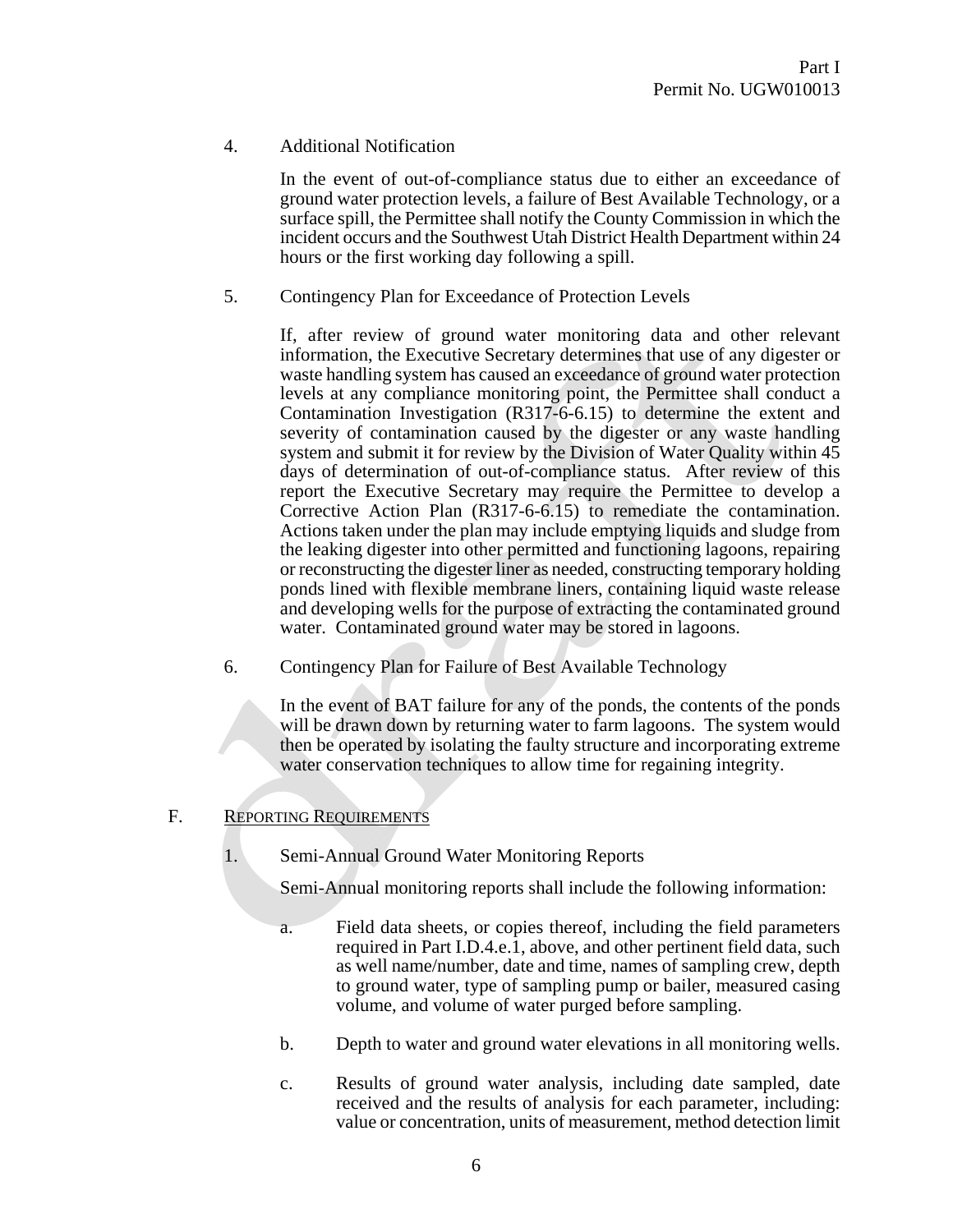for the examination, analytical method and the date of analysis. The analytical methods and the method detection limits for every parameter specified in Part I.D.4.e.2 must conform to those in the approved Water Quality Sampling, Handling and Analysis Plan (Appendix A).

2. Noncompliance or Probable Noncompliance

Reporting requirements for noncompliance or probable noncompliance status shall be according to the provisions of Part I.E.

3. Electronic Filing Requirements

The Permittee will submit the required ground water monitoring data in one of these electronic formats: adobe PDF, CD, or other approved transmittal mechanism.

4. Semi-Annual Ground Water Monitoring Report Schedule

Monitoring required in Part I.D.4 (above) shall be reported according to the Compliance Monitoring Reporting Schedule in Table 3 below, unless modified by the Executive Secretary.

| <b>TABLE 3: Compliance Monitoring Reporting Schedule</b> |  |  |  |
|----------------------------------------------------------|--|--|--|
|                                                          |  |  |  |

| Semi-Annual Monitoring Period | <b>Report Due Date</b> |  |  |
|-------------------------------|------------------------|--|--|
| January through June          | August 1               |  |  |
| <b>July through December</b>  | February 1             |  |  |

5. Failure of Best Available Technology

Reporting requirements for failure of Best Available Technology shall be according to the provisions of Part I.E.2.

- G. COMPLIANCE SCHEDULE
	- 1. Spill Prevention and Repair Plan

The Permittee shall submit a Spill Prevention and Repair Plan (Appendix B) for Executive Secretary Approval within 45 days following completion of construction.

2. Accelerated Background Monitoring Program and Report

The Permittee shall conduct an accelerated background monitoring program by collecting at least eight samples from each monitor well over a two-year period to determine background ground water quality and variability of the water quality parameters listed in the Water Quality Sampling, Handling, and Analysis Plan.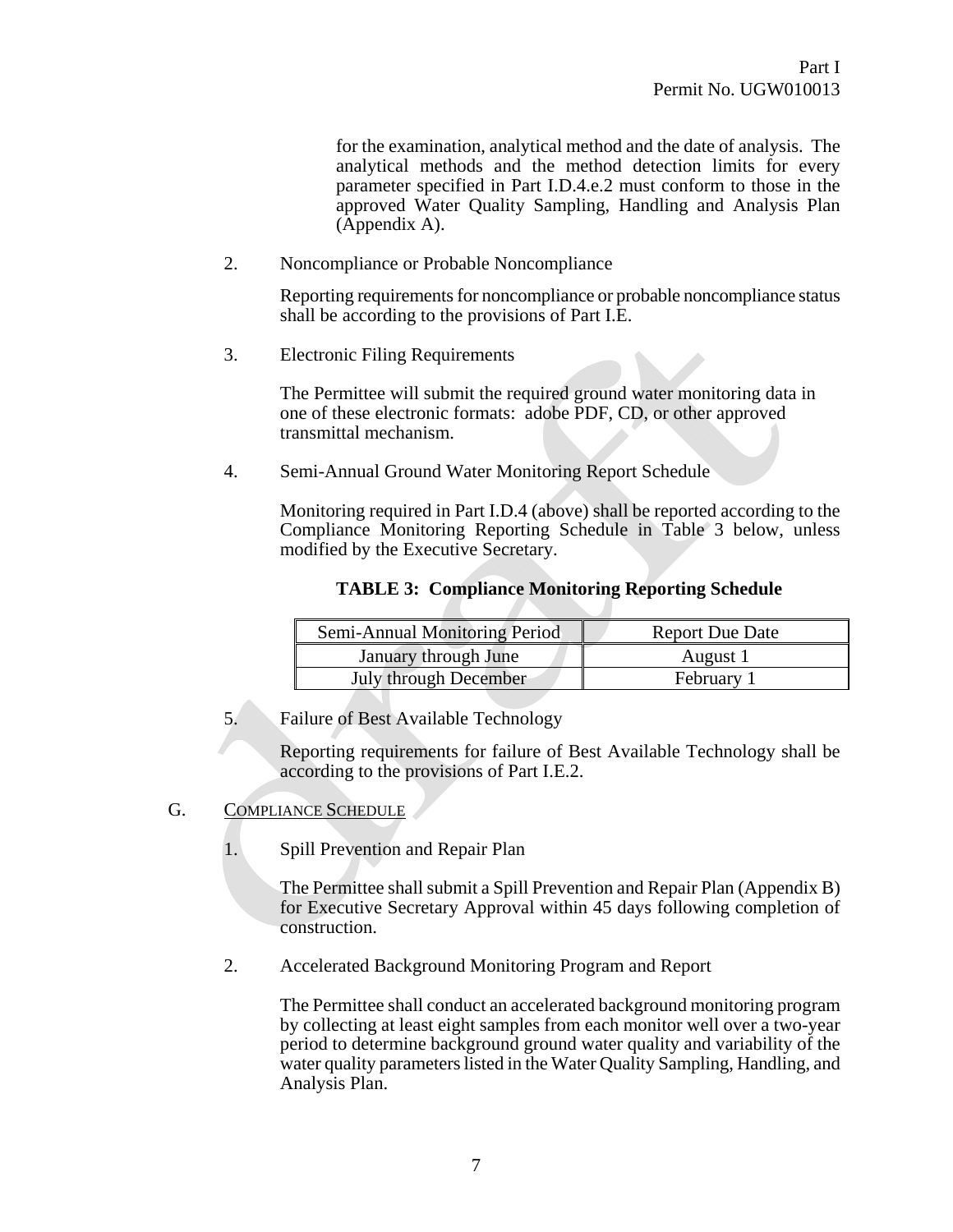The Permittee shall submit an Accelerated Background Monitoring Report in accordance with the requirements in Part I.F.1 of this permit.

In addition, the following statistical calculations shall be provided in spreadsheet form for each parameter in each well using the accelerated background monitoring data:

- Mean concentration;
- Standard deviation;
- Mean concentration plus two standard deviations;
- Mean concentration times 1.25; and
- 0.25 times the Ground Water Quality Standard.

After a technical review and approval of the report, the Executive Secretary will reopen the permit to set well-specific ground water protection levels for each parameter and compliance monitoring well according to UAC R317-6-4.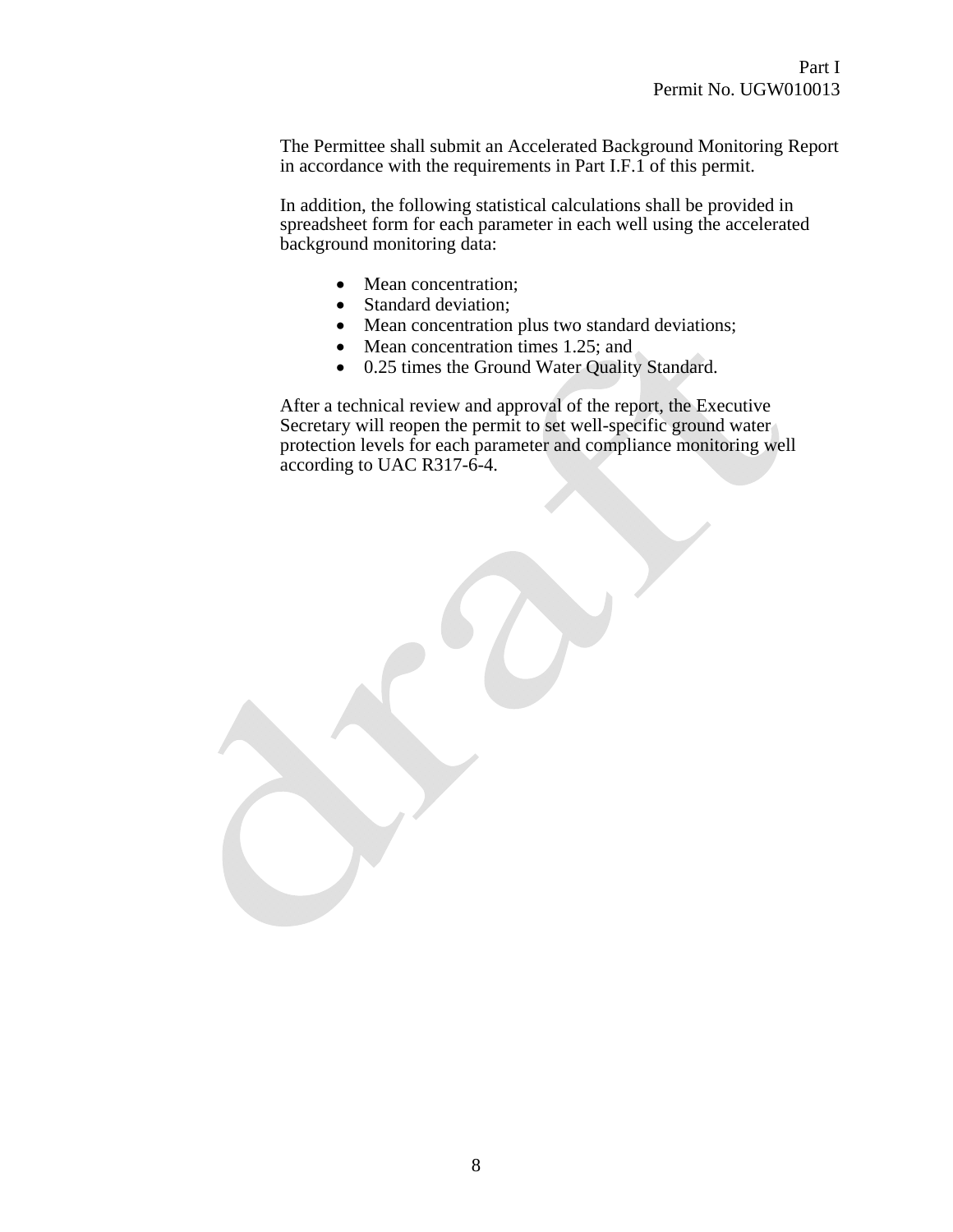#### PART II. REPORTING REQUIREMENTS

- A. REPRESENTATIVE SAMPLING Samples taken in compliance with the monitoring requirements established under Part I shall be representative of the monitored activity.
- B. ANALYTICAL PROCEDURES. Water sample analyses must be conducted according to test procedures specified under UAC R317-6-6.3L, unless other test procedures have been specified in this permit.
- C. PENALTIES FOR TAMPERING. The Act provides that any person who falsifies, tampers with, or knowingly renders inaccurate, any monitoring device or method required to be maintained under this permit shall, upon conviction, be punished by a fine of not more than \$10,000 per violation, or by imprisonment for not more than six months per violation, or by both.
- D. REPORTING OF MONITORING RESULTS. Monitoring results obtained during each reporting period specified in the permit, shall be submitted to the Executive Secretary, Utah Division of Water Quality at the following address in accordance with the schedule in Table 3 of this permit:

|            | Utah Division of Water Quality         |
|------------|----------------------------------------|
|            | P.O. Box 144870                        |
|            | Salt Lake City, Utah 84114-4870        |
| Attention: | <b>Ground Water Protection Program</b> |
|            | Electronic address: rherbert@utah.gov  |

- E. COMPLIANCE SCHEDULES. Reports of compliance or noncompliance with, or any progress reports on interim and final requirements contained in any Compliance Schedule of this permit shall be submitted no later than 14 days following each schedule date.
- F. ADDITIONAL MONITORING BY THE PERMITEE. If the permitee monitors any pollutant at a compliance monitoring point more frequently than required by this permit, using approved test procedures as specified in this permit, the results of this monitoring shall be included in the calculation and reporting of the data submitted. Such increased frequency shall also be indicated.
- G. RECORDS CONTENTS.
	- 1. Records of monitoring information shall include:
		- a. The date, exact place, and time of sampling or measurements:
		- b. The individual(s) who performed the sampling or measurements;
		- c. The date(s) and time(s) analyses were performed;
		- d. The name of the certified laboratory which performed the analyses;
		- e. The analytical techniques or methods used; and,
		- f. The results of such analyses.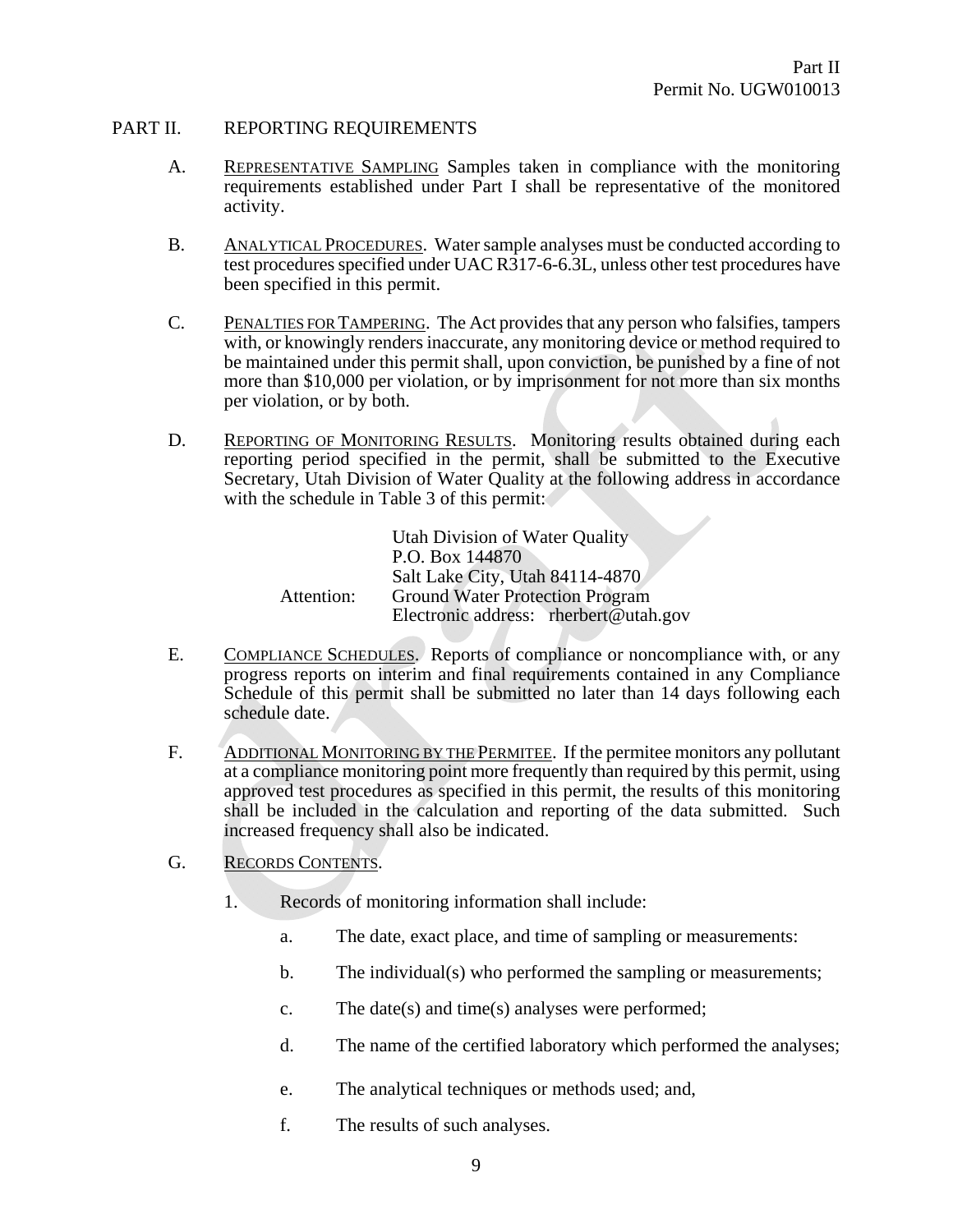- H. RETENTION OF RECORDS. The permitee shall retain records of all monitoring information, including all calibration and maintenance records and copies of all reports required by this permit, and records of all data used to complete the application for this permit, for a period of at least five years from the date of the sample, measurement, report or application. This period may be extended by request of the Executive Secretary at any time.
- I. NOTICE OF NONCOMPLIANCE REPORTING.
	- 1. The permitee shall verbally report any noncompliance which may endanger public health or the environment as soon as possible, but no later than 24 hours from the time the permitee first became aware of the circumstances. The report shall be made to the Utah Department of Environmental Quality 24 hour number, (801) 536-4123, or to the Division of Water Quality, Ground Water Protection Section at (801) 536-4300, during normal business hours (Monday through Friday 8:00 am - 5:00 pm Mountain Time).
	- 2. A written submission shall also be provided to the Executive Secretary within five days of the time that the permitee becomes aware of the circumstances. The written submission shall contain:
		- a. A description of the noncompliance and its cause;
		- b. The period of noncompliance, including exact dates and times;
		- c. The estimated time noncompliance is expected to continue if it has not been corrected; and,
		- d. Steps taken or planned to reduce, eliminate, and prevent reoccurrence of the noncompliance.
	- 3. Reports shall be submitted to the address in Part II.D, Reporting of Monitoring Results.
- J. OTHER NONCOMPLIANCE REPORTING. Instances of noncompliance not required to be reported within 5 days, shall be reported at the time that monitoring reports for Part II.D are submitted.
- K. INSPECTION AND ENTRY. The permitee shall allow the Executive Secretary, or an authorized representative, upon the presentation of credentials and other documents as may be required by law, to:
	- 1. Enter upon the permitee's premises where a regulated facility or activity is located or conducted, or where records must be kept under the conditions of the permit;
	- 2. Have access to and copy, at reasonable times, any records that must be kept under the conditions of this permit;
	- 3. Inspect at reasonable times any facilities, equipment (including monitoring and control equipment), practices, or operations regulated or required under this permit; and,
	- 4. Sample or monitor at reasonable times, for the purpose of assuring permit compliance or as otherwise authorized by the Act, any substances or parameters at any location.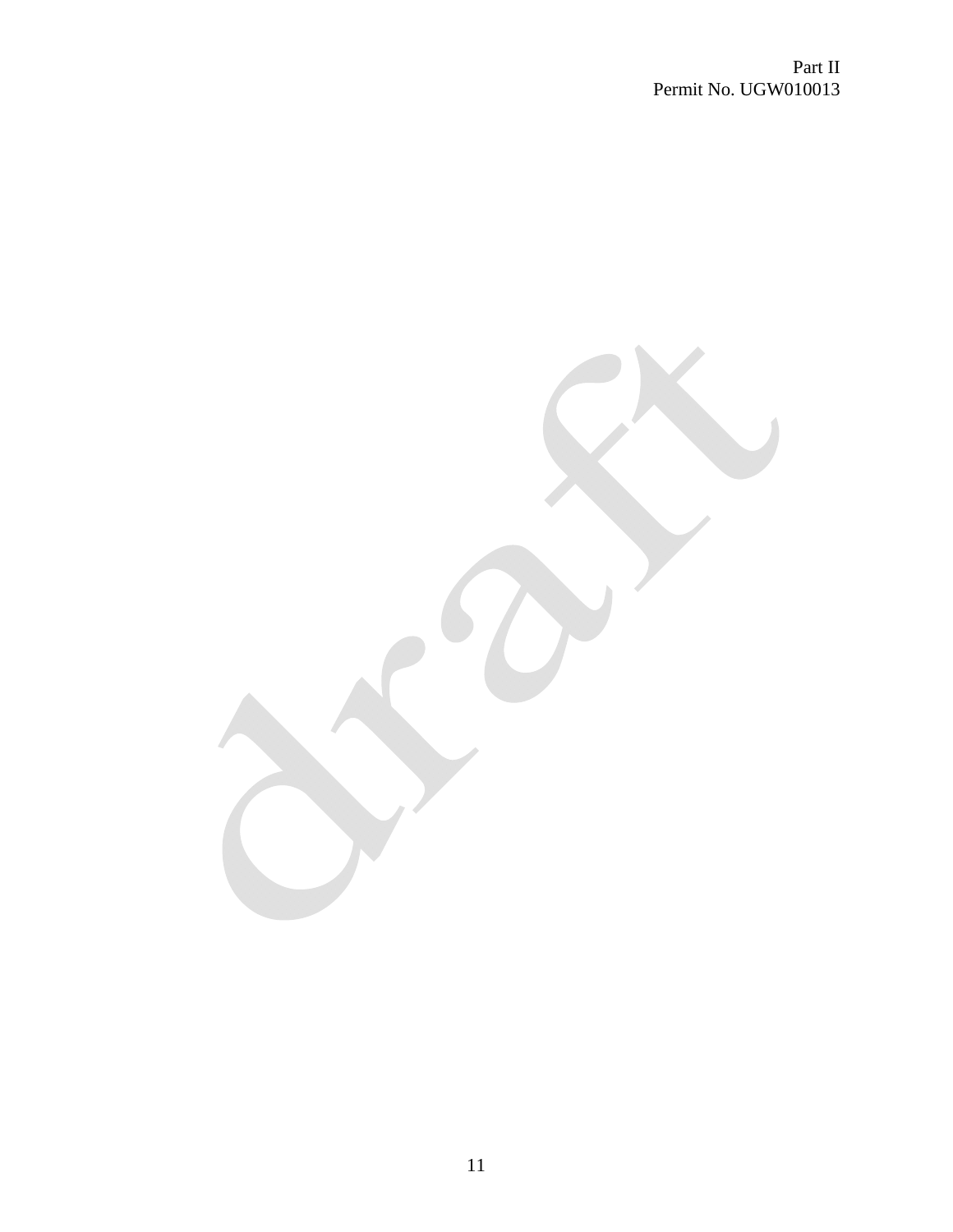## PART III. COMPLIANCE RESPONSIBILITIES

- A. DUTY TO COMPLY. The Permittee must comply with all conditions of this permit. Any permit noncompliance constitutes a violation of the Act and is grounds for enforcement action; for permit termination, revocation and reissuance, or modification; or for denial of a permit renewal application. The Permittee shall give advance notice to the Executive Secretary of the Water Quality Board of any planned changes in the permitted facility or activity which may result in noncompliance with permit requirements.
- B. PENALTIES FOR VIOLATIONS OF PERMIT CONDITIONS. The Act provides that any person who violates a permit condition implementing provisions of the Act is subject to a civil penalty not to exceed \$10,000 per day of such violation. Any person who willfully or negligently violates permit conditions is subject to a fine not exceeding \$25,000 per day of violation. Any person convicted under Section 19-5-115(2) of the Act a second time shall be punished by a fine not exceeding \$50,000 per day. Nothing in this permit shall be construed to relieve the permitee of the civil or criminal penalties for noncompliance.
- C. NEED TO HALT OR REDUCE ACTIVITY NOT A DEFENSE. It shall not be a defense for a permitee in an enforcement action that it would have been necessary to halt or reduce the permitted activity in order to maintain compliance with the conditions of this permit.
- D. DUTY TO MITIGATE. The Permittee shall take all reasonable steps to minimize or prevent any discharge in violation of this permit which has a reasonable likelihood of adversely affecting human health or the environment.
- E. PROPER OPERATION AND MAINTENANCE. The Permittee shall at all times properly operate and maintain all facilities and systems of treatment and control (and related appurtenances) which are installed or used by the Permittee to achieve compliance with the conditions of this permit. Proper operation and maintenance also includes adequate laboratory controls and quality assurance procedures. This provision requires the operation of back-up or auxiliary facilities or similar systems which are installed by a Permittee only when the operation is necessary to achieve compliance with the conditions of the permit.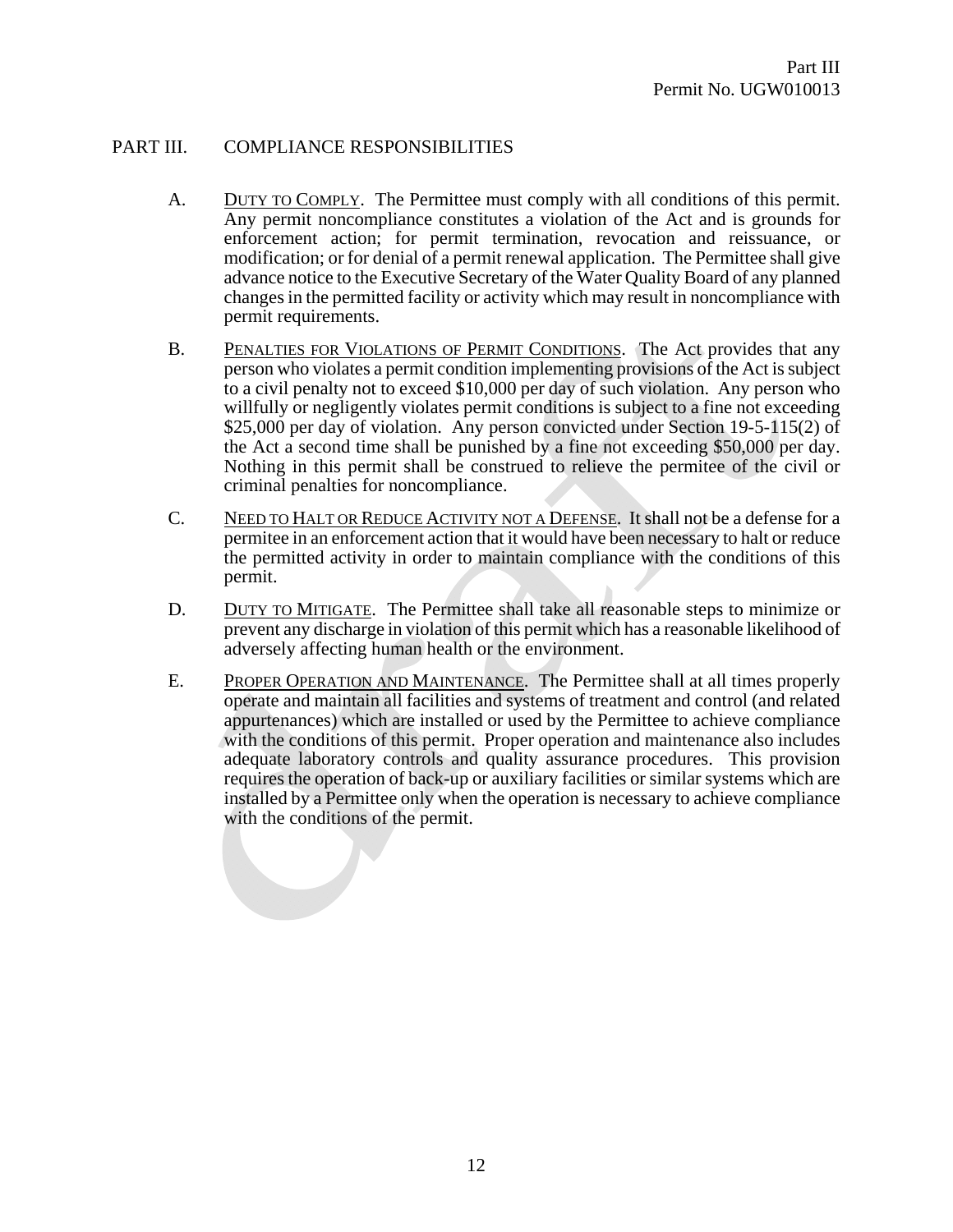# PART IV. GENERAL REQUIREMENTS

- A. PLANNED CHANGES. The Permittee shall give notice to the Executive Secretary as soon as possible of any planned physical alterations or additions to the permitted facility which could significantly change the nature of the facility or increase the quantity of pollutants discharged.
- B. ANTICIPATED NONCOMPLIANCE. The Permittee shall give advance notice of any planned changes in the permitted facility or activity which is anticipated may result in noncompliance with permit requirements.
- C. PERMIT ACTIONS. This permit may be modified, revoked and reissued, or terminated for cause. The filing of a request by the Permittee for a permit modification, revocation and reissuance, or termination, or a notification of planned changes or anticipated noncompliance, does not stay any permit condition.
- D. DUTY TO REAPPLY. If the Permittee wishes to continue an activity regulated by this permit after the expiration date of this permit, the Permittee must apply for and obtain a new permit. The application should be submitted at least 180 days before the expiration date of this permit.
- E. DUTY TO PROVIDE INFORMATION. The Permittee shall furnish to the Executive Secretary, within a reasonable time, any information which the Executive Secretary may request to determine whether cause exists for modifying, revoking and reissuing, or terminating this permit, or to determine compliance with this permit. The Permittee shall also furnish to the Executive Secretary, upon request, copies of records required to be kept by this permit.
- F. OTHER INFORMATION. When the Permittee becomes aware that it failed to submit any relevant facts in a permit application, or submitted incorrect information in a permit application or any report to the Executive Secretary, it shall promptly submit such facts or information.
- G. SIGNATORY REQUIREMENTS. All applications, reports or information submitted to the Executive Secretary shall be signed and certified.
	- 1. All permit applications shall be signed as follows:
		- a. For a corporation: by a responsible corporate officer;
		- b. For a partnership or sole proprietorship: by a general partner or the proprietor, respectively.
		- c. For a municipality, State, Federal, or other public agency: by either a principal executive officer or ranking elected official.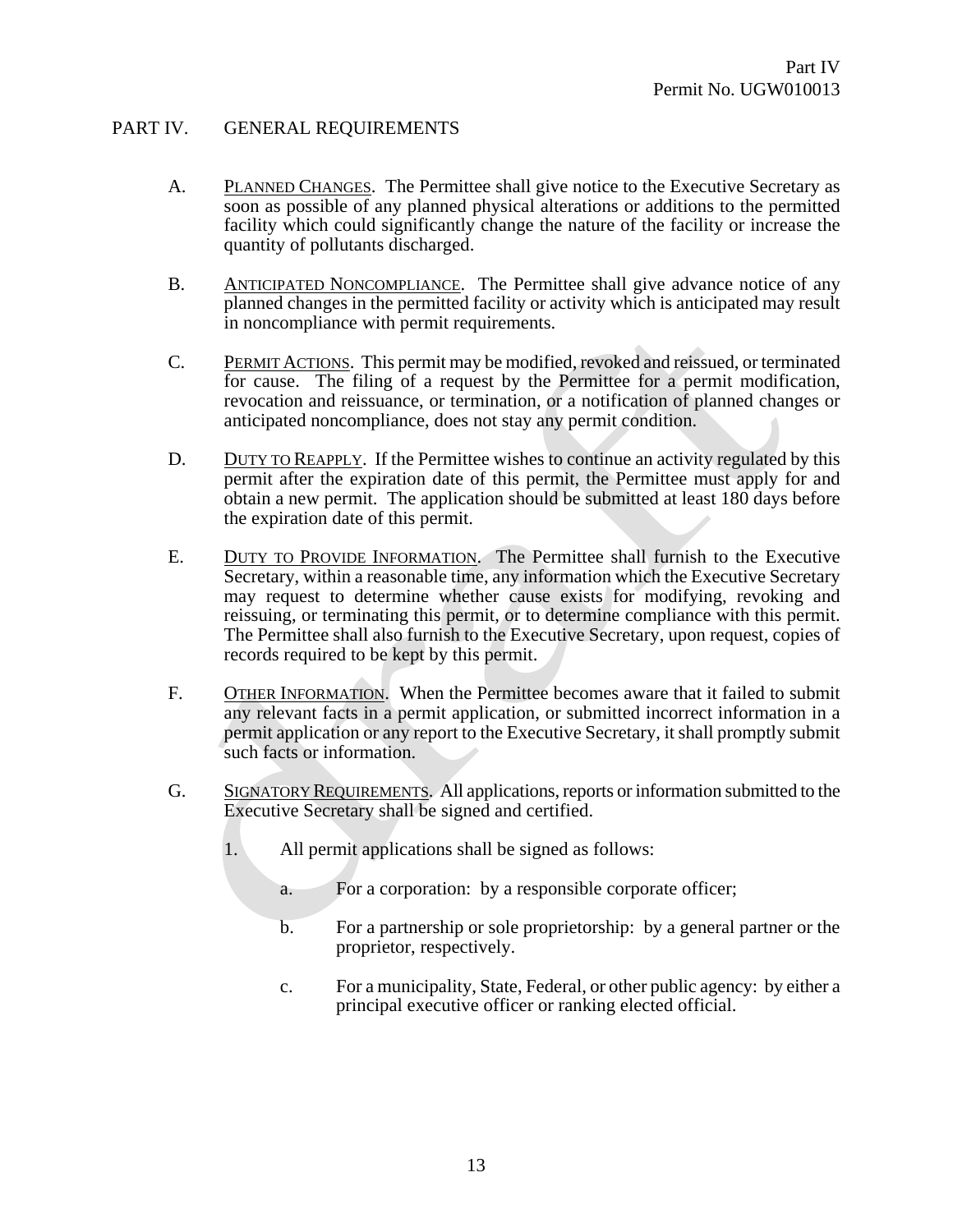- 2. All reports required by the permit and other information requested by the Executive Secretary shall be signed by a person described above or by a duly authorized representative of that person. A person is a duly authorized representative only if:
	- a. The authorization is made in writing by a person described above and submitted to the Executive Secretary, and;
	- b. The authorization specified either an individual or a position having responsibility for the overall operation of the regulated facility or activity, such as the position of plant manager, operator of a well or a well field, superintendent, position of equivalent responsibility, or an individual or position having overall responsibility for environmental matters for the company. (A duly authorized representative may thus be either a named individual or any individual occupying a named position.)
- 3. Changes to Authorization. If an authorization under Part IV.G.2 is no longer accurate because a different individual or position has responsibility for the overall operation of the facility, a new authorization satisfying the requirements of Part IV.G.2 must be submitted to the Executive Secretary prior to or together with any reports, information, or applications to be signed by an authorized representative.
- 4. Certification. Any person signing a document under this section shall make the following certification:

"I certify under penalty of law that this document and all attachments were prepared under my direction or supervision in accordance with a system designed to assure that qualified personnel properly gather and evaluate the information submitted. Based on my inquiry of the person or persons who manage the system, or those persons directly responsible for gathering the information, the information submitted is, to the best of my knowledge and belief, true, accurate, and complete. I am aware that there are significant penalties for submitting false information, including the possibility of fine and imprisonment for knowing violations."

- H. PENALTIES FOR FALSIFICATION OF REPORTS. The Act provides that any person who knowingly makes any false statement, representation, or certification in any record or other document submitted or required to be maintained under this permit, including monitoring reports or reports of compliance or noncompliance shall, upon conviction be punished by a fine of not more than \$10,000 per violation, or by imprisonment for not more than six months per violation, or by both.
- I. AVAILABILITY OF REPORTS. Except for data determined to be confidential by the permitee, all reports prepared in accordance with the terms of this permit shall be available for public inspection at the offices of the Executive Secretary. As required by the Act, permit applications, permits, effluent data, and ground water quality data shall not be considered confidential.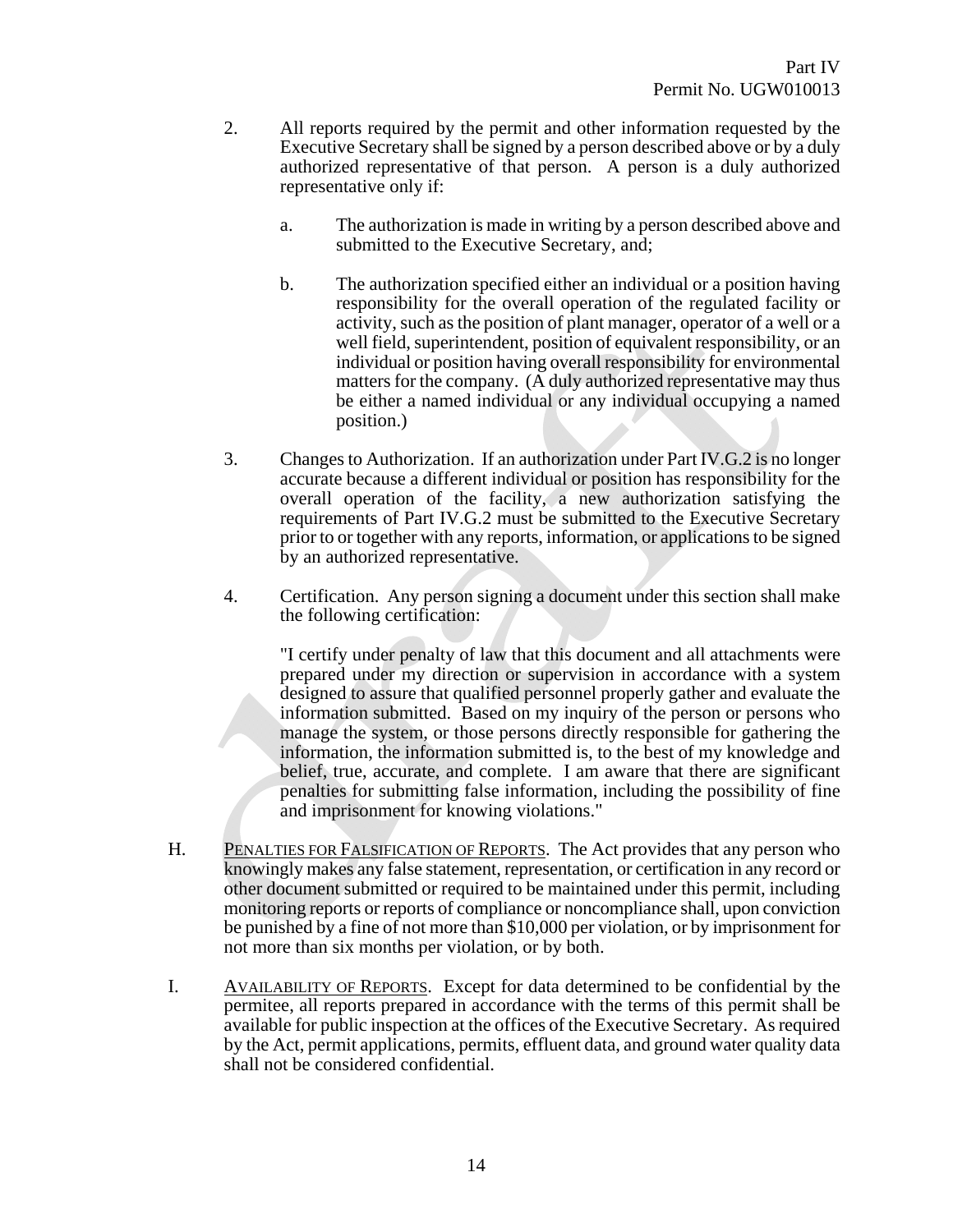- J. PROPERTY RIGHTS. The issuance of this permit does not convey any property rights of any sort, or any exclusive privileges, nor does it authorize any injury to private property or any invasion of personal rights, nor any infringement of federal, state or local laws or regulations.
- K. SEVERABILITY. The provisions of this permit are severable, and if any provision of this permit, or the application of any provision of this permit to any circumstance, is held invalid, the application of such provision to other circumstances, and the remainder of this permit, shall not be affected thereby.
- L. TRANSFERS. This permit may be automatically transferred to a new Permittee if:
	- 1. The current permitee notifies the Executive Secretary at least 30 days in advance of the proposed transfer date;
	- 2. The notice includes a written agreement between the existing and new permitee containing a specific date for transfer of permit responsibility, coverage, and liability between them; and,
	- 3. The Executive Secretary does not notify the existing Permittee and the proposed new Permittee of his or her intent to modify, or revoke and reissue the permit. If this notice is not received, the transfer is effective on the date specified in the agreement mentioned in Part IV.L.2 above.
- M. STATE LAWS. Nothing in this permit shall be construed to preclude the institution of any legal action or relieve the permitee from any responsibilities, liabilities, penalties established pursuant to any applicable state law or regulation under authority preserved by Section 19-5-117 of the Act.
- N. RE-OPENER PROVISIONS. This permit may be reopened and modified (following proper administrative procedures) to include the appropriate limitations and compliance schedule, if necessary, if one or more of the following events occurs:
	- 1. If new ground water standards are adopted by the Board, the permit may be reopened and modified to extend the terms of the permit or to include pollutants covered by new standards. The Permittee may apply for a variance under the conditions outlined in R317-6.4D.
	- 2. Changes have been determined in background ground water quality.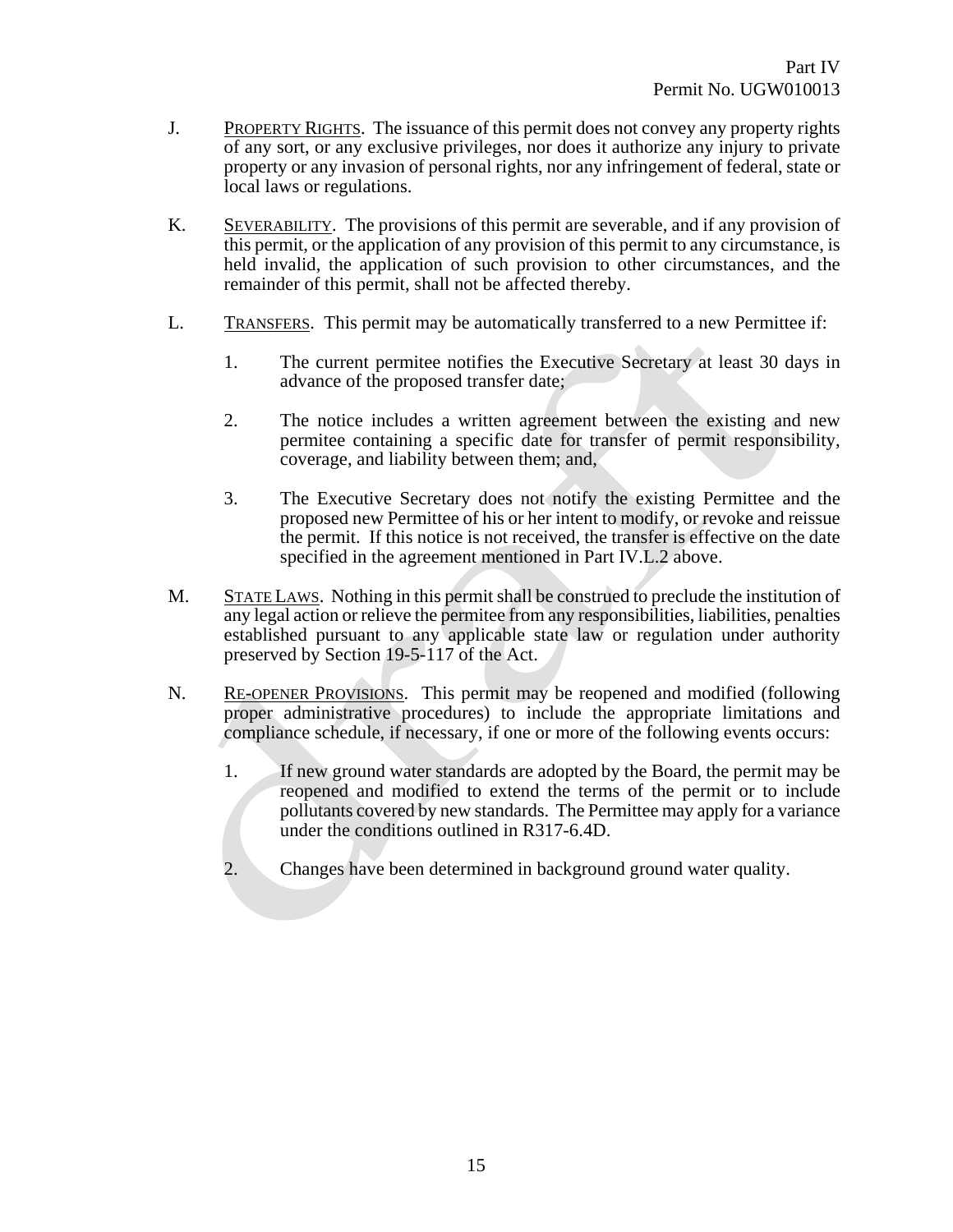# **APPENDIX A**

WATER QUALITY SAMPLING, HANDLING, AND ANALYSIS PLAN